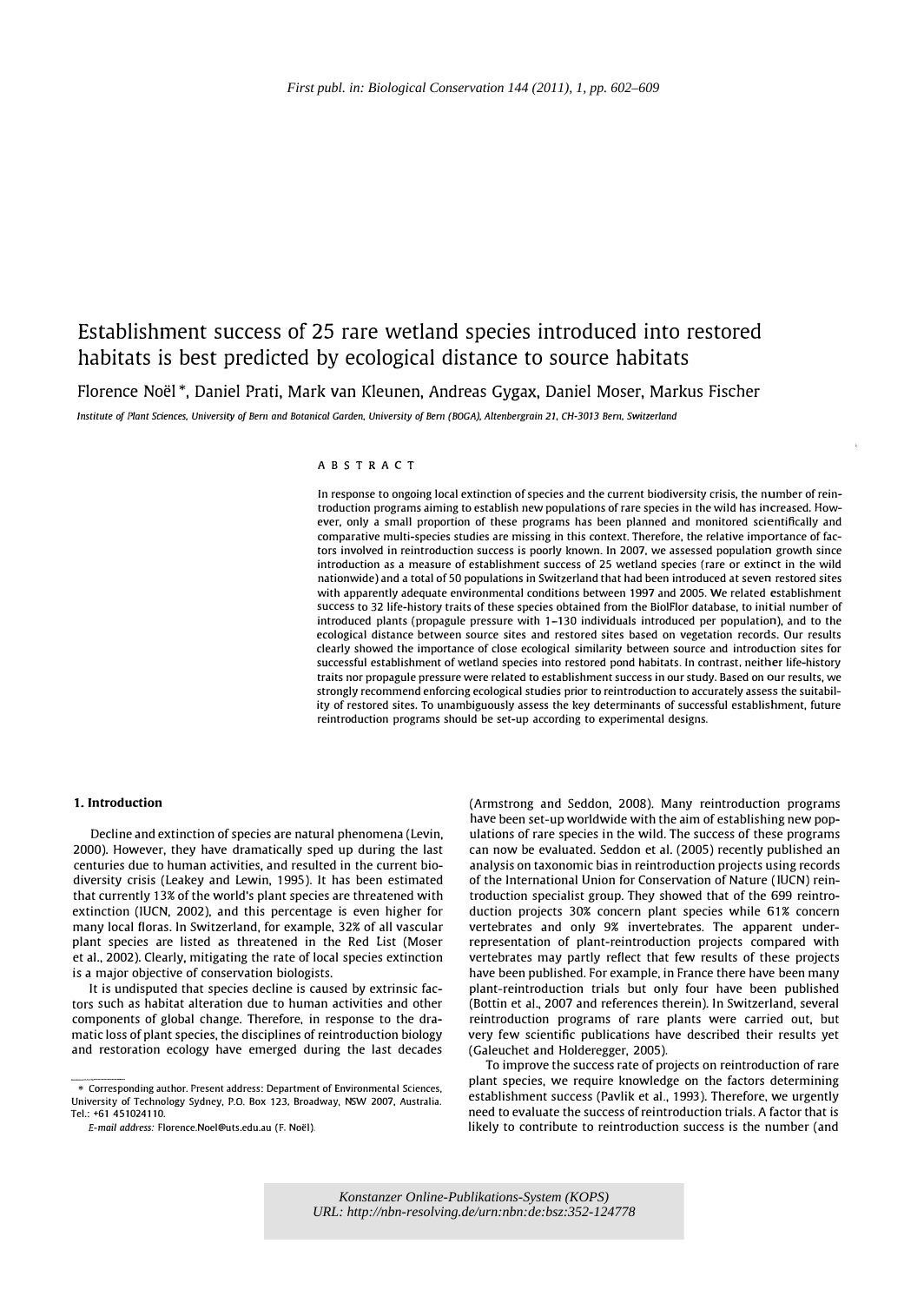genetic diversity) of plants introduced at a site. In the literature on invasive alien plants, which might also provide insights into determinants of rarity (Bright and Smithson, 2001; van Kleunen and Richardson, 2007), this introduction effort is better known as propagule pressure, and it has been suggested that this might be the most important determinant of establishment success (Lockwood et aI., 2005). If the initial pool of introduced individuals does not have sufficient genetic diversity, the plants may suffer from genetic problems (Colas et aI., 1997; Hufford and Mazer, 2003; Kirchner et aI., 2006). Indeed, limited genetic diversity is frequently associated with reduced fitness (Leimu et aI., 2006), and could result in population extinction.

Other potential determinants of reintroduction success that have not received much attention in conservation biology are intrinsic species traits, such as the capacity for vegetative reproduction and the breeding system (Fischer and Stöcklin, 1997; Murray et al., 2002). Furthermore, extrinsic environmental factors are likely to be important for establishment success (Montalvo and Ellstrand, 2001; Jusaitis, 2005; Bottin et al., 2007; Lawrence and Kaye, 2009). Even among habitats that from an expert-based point of view all look adequate for reintroduction there may be environmental differences important for the long-term success of reintroduction. In addition to absolute habitat quality of a restoration site itself, one might expect that species are most likely to establish in sites that are relatively similar to the source sites of the introduced plants in ecological terms. To the best of our knowledge, however, no study has evaluated yet the roles of introduction effort, intrinsic species traits and the extrinsic environment on establishment success of many rare species in one single study.

Most reintroduction programs focus on a single species, and use only one or a few reintroduction sites. Consequently, it is often impossible to elucidate the determinants of failure or success of such programs. Moreover, none of the few comparative studies with multiple species evaluated the role of intrinsic traits of species on their establishment success (Jusaitis, 2005; Guerrant and Kaye, 2007). We used a unique set-up of experimental reintroduction in the wild of 25 wetland species that are extremely rare or even extinct in the wild in Switzerland. Between 1997 and 2005, these species were introduced at seven restored sites in the Seeland region of Switzerland, where these species used to occur before most of the wetland sites in this region were converted into agricultural land. A total of 50 populations were studied in the field and demographical and ecological surveys were made in 2007. We addressed the following questions: (1) Does the number of introduced plants explain the success of population establishment? (2) Do biological traits of species explain the success of population establishment? (3) Does ecological similarity between source and target habitat explain the success of population establishment? We use the results of our study to make recommendations for future reintroduction projects.

#### 2. Materials and methods

## 2.1. Introduction history and sites

The Seeland region, 30 km west of the city of Bern, used to have many natural wetland habitats. In the last centuries, most of these natural habitats have been converted into cultivated fields, and nowadays the region is a major provider of vegetables. One decade ago, the Swiss Foundation for Landscape Conservation allowed the local association Habitat Network "Grosses Moos" to restore some patches of wetland habitat within this agricultural landscape. At seven locations, ponds, ranging in size between 25 and 1700  $m<sup>2</sup>$ , were created 500 m-5 km apart from each other (Table 1). The sites were created between 1996 and 2002, and then rapidly

#### Table 1

| Compilation of the number of species introduced at each site and the number of                            |
|-----------------------------------------------------------------------------------------------------------|
| species which succeeded (log $\lambda \ge 0$ ) or failed (log $\lambda \le 0$ ) to establish at the site. |

| Site                 | Number of<br>species<br>introduced | Number of species<br>successfully<br>established | Number of species<br>that failed to<br>establish |
|----------------------|------------------------------------|--------------------------------------------------|--------------------------------------------------|
| <b>Baumschulmoos</b> |                                    |                                                  |                                                  |
| Fräschels            | 5                                  |                                                  |                                                  |
| <b>Heumoos</b>       | 9                                  |                                                  |                                                  |
| Krümmi               | 11                                 |                                                  |                                                  |
| Pré aux Boeufs       | 6                                  |                                                  |                                                  |
| Staatmoos            |                                    |                                                  |                                                  |
| Stierenbeunden       | 17                                 |                                                  | 14                                               |
| Sum                  | 50                                 | 24                                               | 26                                               |
|                      |                                    |                                                  |                                                  |

colonized by common wetland species such as Phragmites australis, Juncus effusus and several Carex species. The vegetation was mown annually and removed, thereby repeatedly creating open patches suitable for the establishment of competitively weaker plants.

To further speed up the restoration process, 1-17 rare wetland species were introduced at each site (25 species in total; Table 1). The first introductions of six populations were done in 1997, followed by 23 populations in 2000, five populations in 2001, three populations in 2002, 12 populations in 2004 and one population in 2005. For more than half of the species, the plant material used for introduction was first pre-cultivated in ex-situ populations in the Botanical Garden of Bern. For the other species, individuals were taken directly from natural source populations. Introduction at the restored sites was performed by planting 1-130 (median = 6) individuals either in a limited area in the middle or along the edges of the pond depending on the configuration of the site. One of the two introduced populations of Blackstonia acuminata (the one still existing in 2007) was started from seeds instead of from planted individuals.

# 2.2. Study populations and success of establishment

The reintroduction project included a total of 50 introduced populations (representing 25 species) and 14 sites of still existing source populations (Table 2). To assess the establishment success of the introduced populations, we visited ail 50 introduced populations in the summer of 2007. We recorded the sizes of the populations by counting all individuals or by estimating the total number of individuals when the population consisted of> 100 individuals. For three species (Eleocharis acicularis, Pilularia globulifera and Marsilea quadrifolia) for which the size of the initial population had been estimated as surface cover  $(m^2)$ , we also estimated surface cover in 2007. The establishment or demographical success  $(\lambda)$  was estimated as.

 $\log \lambda \sim [(\log (1 + \text{popsize}_{2007})) - (\log (1 + \text{popsize}_{initial}))]/\text{year}$ 

Here, popsize<sub>2007</sub> is the population size in 2007, popsize<sub>initial</sub> is  $\frac{1}{2}$ the initial population size at introduction, and year is the number of years since introduction. For the introduced population of B. acuminata started from seed in 2000,  $\lambda$  was calculated using as initial population size the number of individuals counted at a census in 2004. We added one to census population sizes when estimating  $\lambda$  in order to also take loss of populations into account.

# 2.3. Vegetation records, ecological distance and biological species traits

To assess the similarity in habitat conditions of introduced popuiations and their source populations, we did vegetation records in both types of popuiations. For the populations still existing in 2007, we recorded all plant species present in an area of  $2 m<sup>2</sup>$ around the target species. Nine of the introduced popuiations were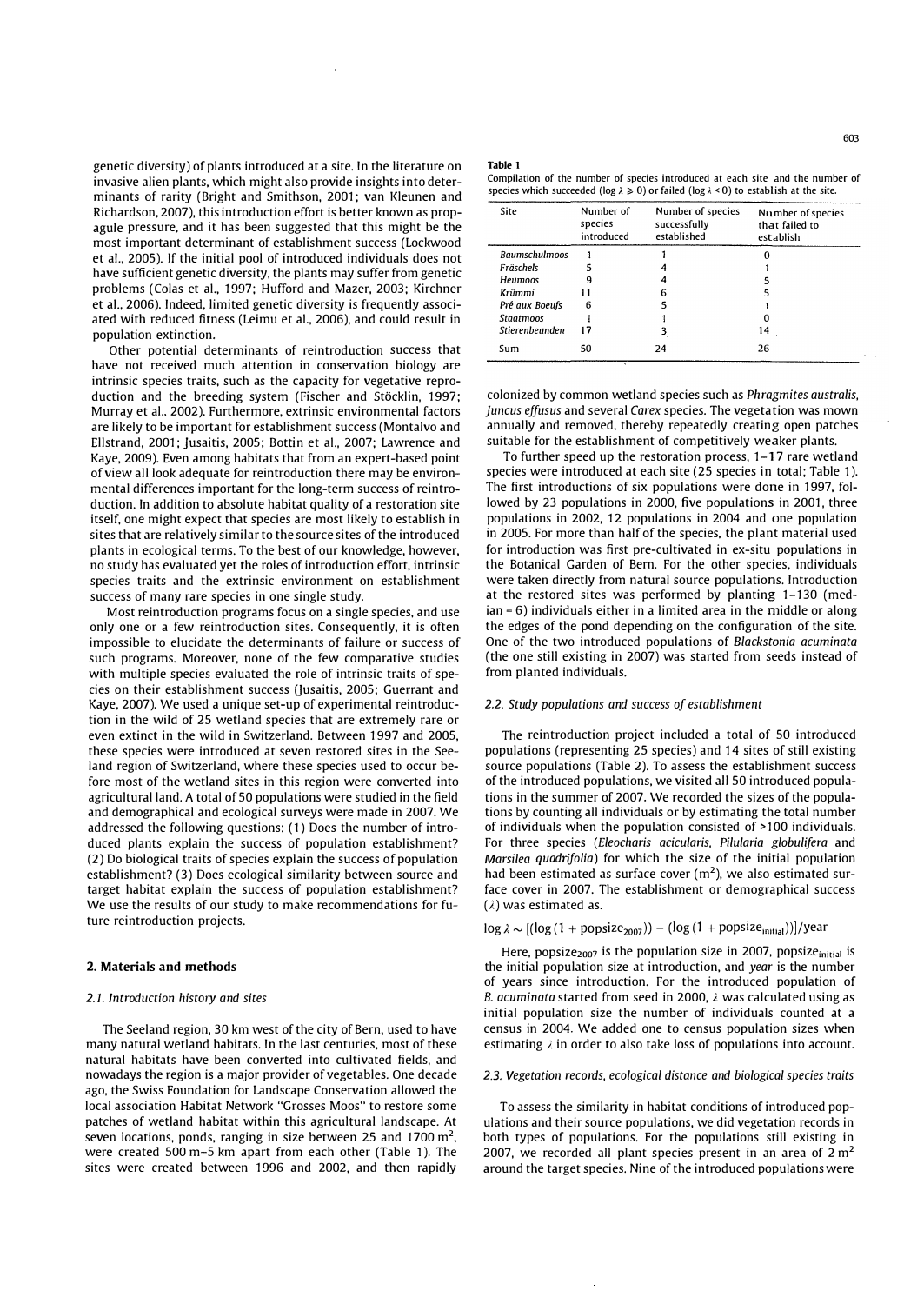#### Table <sup>2</sup>

List of the species of wetland plants studied. total number of introduced populations. number of introduced populations still existing in 2007 during the field survey. and information on whether the source population in the field still existed in 2007 (yes/no).

| Species name                   | Total number of<br>introduced populations | Number of introduced<br>populations still existing | Source population<br>still existing | Total number of populations<br>studied in the field |
|--------------------------------|-------------------------------------------|----------------------------------------------------|-------------------------------------|-----------------------------------------------------|
| Alisma lanceolatum             |                                           |                                                    | У                                   | 2                                                   |
| Anagallis minima               |                                           |                                                    | n                                   |                                                     |
| Anagallis tenella              |                                           |                                                    | n                                   |                                                     |
| Apium nodiflorum               |                                           |                                                    | n                                   |                                                     |
| Apium repens                   |                                           |                                                    | n                                   |                                                     |
| <b>Baldellia ranunculoides</b> | $\overline{\phantom{a}}$                  |                                                    |                                     |                                                     |
| Blackstonia acuminata          | 2                                         |                                                    |                                     |                                                     |
| Carex pseudocyperus            |                                           |                                                    |                                     |                                                     |
| Eleocharis acicularis          | 7                                         |                                                    |                                     |                                                     |
| Eleocharis ovata               |                                           |                                                    |                                     |                                                     |
| Gratiola officinalis           |                                           |                                                    |                                     |                                                     |
| Hottonia palustris             |                                           |                                                    |                                     |                                                     |
| Iris sibirica                  |                                           |                                                    | n                                   |                                                     |
| Ludwigia palustris             |                                           |                                                    | n                                   |                                                     |
| Lysimachia thyrsiflora         |                                           |                                                    |                                     |                                                     |
| Marsilea quadrifolia           | 2                                         |                                                    |                                     |                                                     |
| Oenanthe fistulosa             |                                           |                                                    |                                     |                                                     |
| Oenanthe lachenalii            |                                           |                                                    |                                     |                                                     |
| Pilularia globulifera          |                                           |                                                    | n                                   |                                                     |
| Ranunculus lingua              |                                           |                                                    |                                     |                                                     |
| Sium latifolium                |                                           |                                                    | n                                   |                                                     |
| Sparganium emersum             |                                           |                                                    | n                                   |                                                     |
| Teucrium scordium              | 2                                         |                                                    |                                     |                                                     |
| Typha minima                   | 2                                         |                                                    | n                                   |                                                     |
| Viola elatior                  |                                           |                                                    |                                     |                                                     |
| Sum                            | 50                                        | 32                                                 | 14                                  | 46                                                  |

extinct in 2007. and as a consequence we could not do vegetation records around our target species there. However. because these species had been introduced in close proximity to other target species that were still there in 2007, we used the vegetation records of these co-introduced populations as the vegetation records of the extinct populations. This allowed us to also calculate ecological distances between source and introduced populations for some of the introduced populations that had gone extinct by 2007. For all the species in the vegetation records. we compiled the Landolt indicator values for humidity. pH. nutrients. light. temperature. and continentality (Landolt. 1977). The six Landolt indicator values of a species. which are the Swiss equivalent to the more widely used Ellenberg indicator values for the Central European flora (Ellenberg. 1974), indicate the position of the realized niches of the species on an ordinal scale from one to five. For each source and introduced population, we calculated unweighted and weighted averages of each of the six Landolt indicator values (Diekmann. 2003). For the weighted averages. we used the cover of each species, which we had categorized as low. medium and high (1-3) as weight. Because there are many discussions among plant ecologists on whether to use weighted or unweighted ecological indicator indices (Diekmann, 2003). we ran analyses both with weighted and with unweighted Landolt indicator values. Because the results were qualitatively the same. we only present the results for the weighted indicator values. We then performed a Principal Component Analysis (PCA) on the weighted values of the six Landolt indicators. The first two PC axes, represented >99% of the variation. and allowed us to discriminate between the source and the introduction sites. Then. site scores on these axes were used to calculate the ecological distance between the source and the introduction sites as the Euclidean distance.

$$
D = \sqrt{ (PC1_1 - PC1_5)^2 + (PC2_1 - PC2_5)^2 }
$$

Here,  $PCx_1$  and  $PCx_5$  are the values of the principal component axes for the introduced and source populations. respectively. As a consequence of habitat destruction. some of the source populations had gone extinct. Therefore. the ecological distance to the source population could only be calculated for 27 of the 50 introduced populations. representing 14 of the 25 species.

To test for an effect of biological traits of species on their establishment success. we compiled morphological. reproductive. genetic and ecological traits for all 25 study species from the BiolFlor database (version 1.1. Klotz et aI., 2002; see Appendix A for a list of the traits and the values for each species).

## 2.4. Statistical analysis

Because species may not be independent data points as a consequence of a shared evolutionary history (Felsenstein. 1985). we first tested for a phylogenetic signal. and ran Generalized Linear Models (GLMs) in which we accounted for phylogenetic relatedness between the study species. We expressed the phylogeny in the form of principal coordinates using Principal Coordinate Analysis (PCoA) following Desdevises et al. (2003) and also see Kiister et al. (2008). We first compiled the phylogenetic distance matrix among the species by calculating the pair-wise distance between species from the phylogenetic tree based on the phylogenetic codes as given in the BiolFlor database (Klotz et aI., 2002). The phylogenetic codes of Apium repens. Apium nodiflorum and Sium latifolium in BiolFlor indicated that A. nodiflorum branches more closely with S. latifolium than with A. repens. Others have, however, shown that the phylogenetic structure of this group is [(Sium, Oenanthe), Apium] (Downie et al., 2000; Calviño et al., 2006). Therefore. we decided to perform the analyses with the phylogenetic distance matrix according to BiolFlor, and a corrected matrix in which the two Apium species branch together in the group with the Sium species and the Oenanthe species. Because the results based on the two phylogenetic distance matrices were very similar. we only present results for the corrected matrix. We did a PCoA on the phylogenetic distance matrix, and retained the first four PCo axes that cumulatively accounted for 80% of the phylogenetic variation for inclusion in phylogenetically informed GLMs (see below).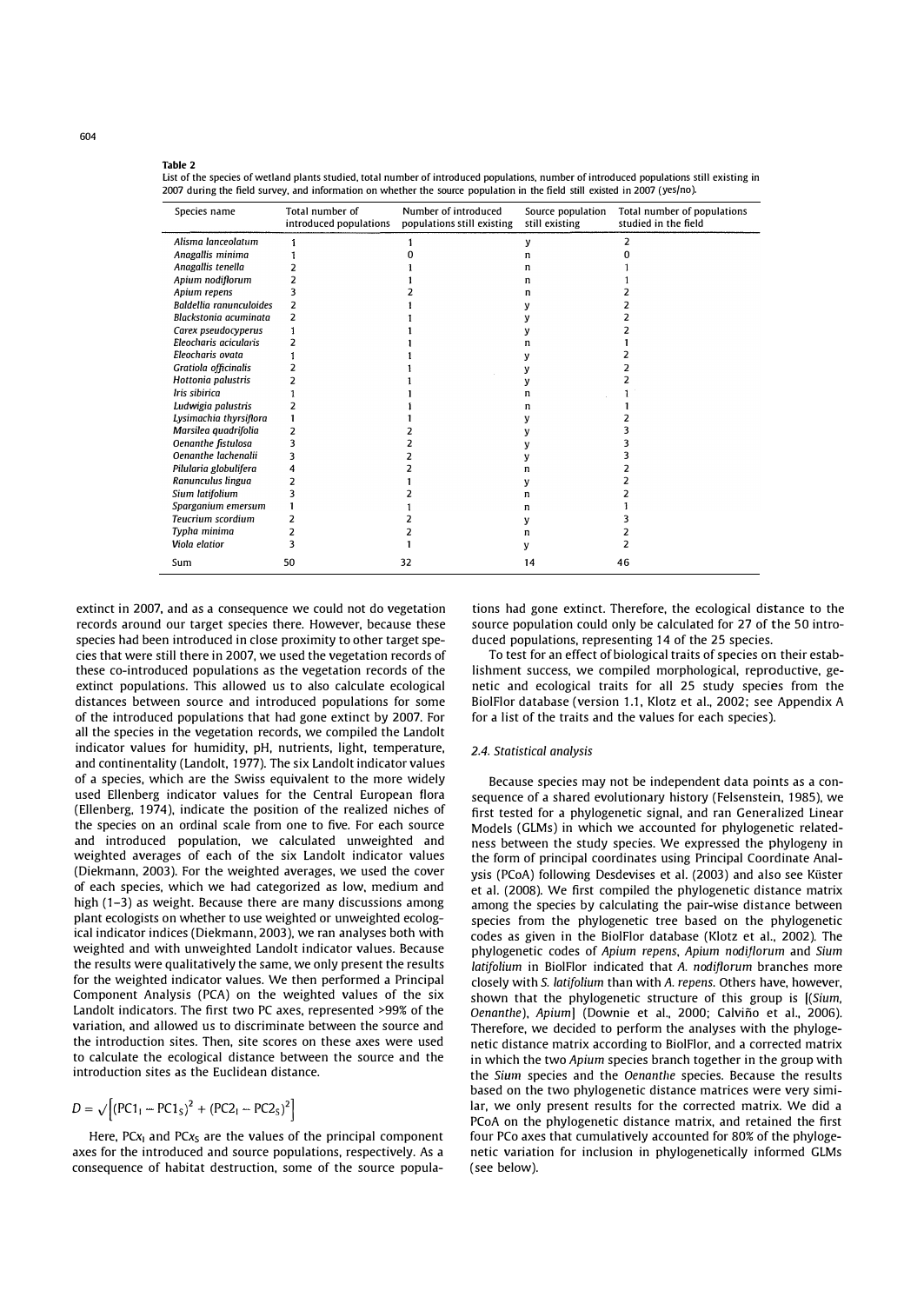

Fig. 1. (a) Mean establishment success (log i) of 50 populations from 25 reintroduced wetland species at seven sites in Switzerland. (b) Log (1 + average ecological distance) based on vegetation records between source and introduced sites of 14 of the reintroduced wetland species. Significant differences among sites were detected for (log  $\lambda$ ) only.

To test whether establishment success (log  $\lambda$ ) of introduced populations varied among sites and whether it was associated with number of introduced plants, pre-cultivation in the Botanical Garden, ecological distance to source populations and the 32 biological species traits, we first ran GLMs for each variable separately. Then to account for phylogeny, we also included the four first PCo axes based on the phylogenetic distance matrix as covariables in the GLMs. Finally, we ran multiple regression GLMs including only the variables that were significant in the single-variable GLMs and the four first PCo axes based on the phylogenetic distance matrix.

All statistical analyses were performed with R (R Development Core Team, 2008, version 2.8.1 ). If necessary, continuous variables were In-transformed to improve linearity in the regression analysis.

# 3. Results

Twenty-one of the 50 introduced populations had increased in size (log  $\lambda$  > 0), three populations had remained stable (log  $\lambda$  = 0), eight populations were still present but had declined in size ( $log \lambda < 0$ ), and 18 populations had gone extinct. The proportion of successfully established populations with  $\log \lambda \geqslant 0$  per site ranged from 0.176 to 1 (Table 1). The average proportion of successfully established populations per species was  $0.68 \pm 0.28$ , and five species (eight populations in total) failed to establish at any restored site while seven species (10 populations in total) had established successfully at all restored sites where they had been introduced. The average establishment success of introduced populations varied significantly among the seven restored sites  $(F_{6,43} = 3.22, p = 0.01$ ; Fig. 1a, Table 3a), but did not depend on

the number of individuals that had been introduced  $(F<sub>1,48</sub> = 1.32)$ ,  $p = 0.25$ ) or on whether they had first been pre-cultivated in the Botanical Garden prior to introduction in the restored site  $(F<sub>1,48</sub> = 0.81, p = 0.37).$ 

The two-square meter vegetation records in the source populations and the introduced populations revealed a total of 138 plant species co-occurring with our introduced study species. The three most common co-occurring species were P. australis, Lysimachia vulgaris and Lythrum salicaria. The ecological distance between the source and introduced population was not significantly different among introduction sites  $(F_{5,21} = 0.534, p = 0.748;$  Fig. 1b). Establishment success of introduced populations was significantly negatively correlated with ecological distance between the source and introduced population (Pearson's  $r = -0.40$ ,  $p = 0.037$ ,  $df = 25$ ; Fig. 2, Table 3a). This indicates that introduced populations were more likely to successfully establish if the habitat at the site of introduction was more similar to the habitat of the source population.

Of the 32 species traits considered (Appendix A) none had a significant effect on establishment success. Phylogeny explained a significant proportion of the variation in establishment success (Table 3a). However, all effects that were significant in unifactorial models (i.e. site of introduction and, ecological distance between source and introduced habitats) remained significant when accounting for phylogeny (Table 3a). In the multifactorial model, including the terms that were significant in unifactorial analyses, only the negative effect of ecological distance between source and introduced habitats on establishment success remained significant (Table 3b). This indicates that ecological distance between the source and introduced habitat is the main determinant of establishment success.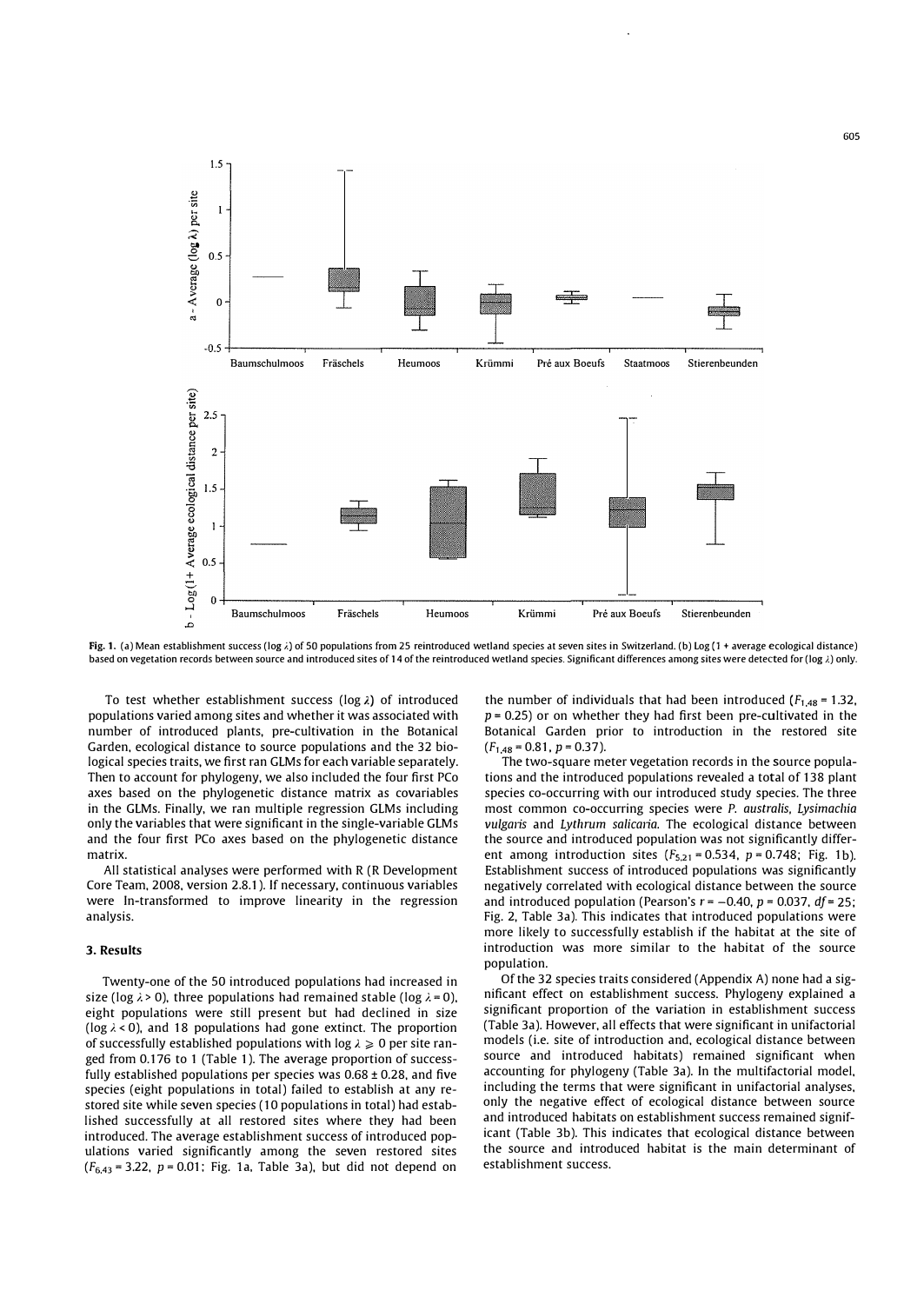606

Table 3

(a) Results of unifactorial general linear models with or without the pros used as covariables to account for phylogeny. For each trait, the percentage of variance in establishment success (log  $\lambda$ ) explained by the model are given. The model with only the PCos is given. (b) Results of the multifactorial model with PCos as covariables.

| <b>Variables</b>                                                                       | df (effect, residuals)<br>Sum Sq. | Mean Sq. | F     | P     | $R^2$          |
|----------------------------------------------------------------------------------------|-----------------------------------|----------|-------|-------|----------------|
| (a) Unifactorial models<br>Model with traits only                                      |                                   |          |       |       |                |
| 6,43<br>Introduction site                                                              | 1.027                             | 0.171    | 3.224 | 0.01  | 0.31           |
| 1,25<br>Ecological distance                                                            | 0.104                             | 0.104    | 4.934 | 0.036 | 0.165          |
| Model with phylogeny only                                                              |                                   |          |       |       |                |
| PCo1<br>1,45                                                                           | 0.241                             | 0.241    | 3.887 | 0.055 | 0.158          |
| 1,45<br>PCo <sub>2</sub>                                                               | 0.171                             | 0.171    | 2.763 | 0.103 |                |
| 1,45<br>PC <sub>o</sub> 3                                                              | 0.03                              | 0.03     | 0.485 | 0.49  |                |
| PC <sub>o4</sub><br>1,45                                                               | 0.083                             | 0.083    | 1.338 | 0.253 |                |
| Model with traits + phylogeny                                                          |                                   |          |       |       |                |
| Introduction site + $PCo1 + PCo2 + PCo3 + PCo4$<br>6,39                                | 1.027                             | 0.171    | 3.388 | 0.009 | 0.405          |
| Ecological distance + PCo1 + PCo2 + PCo3 + PCo4<br>1,21                                | 0.104                             | 0.104    | 5.272 | 0.032 | 0.343          |
| (b) Multifactorial model                                                               |                                   |          |       |       |                |
| . df<br><b>Variables</b>                                                               | Sum Sq.                           | Mean Sq. | F     | p     | R <sup>2</sup> |
| Ecological distance                                                                    | 0.104                             | 0.104    | 5.830 | 0.028 | 0.547          |
| Introduction site<br>5                                                                 | 0.155                             | 0.031    | 1.731 | 0.185 |                |
| PCo1                                                                                   | 0.018                             | 0.018    | 0.994 | 0.333 |                |
| PCo <sub>2</sub>                                                                       | 0.000                             | 0.000    | 0.011 | 0.918 |                |
| PCo3                                                                                   | 0.026                             | 0.026    | 1.459 | 0.245 |                |
| PC <sub>04</sub>                                                                       | 0.433                             | 0.043    | 2.417 | 0.14  |                |
| <b>Residuals</b><br>16                                                                 | 0.286                             | 0.018    |       |       |                |
| $R^2$<br>Model description                                                             |                                   |          |       |       |                |
| $PCo1 + PCo2 + PCo3 + PCo4$<br>0.158                                                   |                                   |          |       |       |                |
| 0.410<br>Ecological distance + introduction site                                       |                                   |          |       |       |                |
| 0.575<br>Ecological distance $*$ introduction site                                     |                                   |          |       |       |                |
| Ecological distance $*$ introduction site $+$ PCol $+$ PCo2 $+$ PCo3 $+$ PCo4<br>0.734 |                                   |          |       |       |                |

### 4. Discussion

Our evaluation of a project on reintroduction of 25 rare wetland species into restored pond habitats in Switzerland showed that establishment success of these species is mainly determined by similarity of ecological conditions in the source and introduced populations. On the other hand. the number of plants introduced per population and biological species traits did not appear to affect establishment success of our study species. These results were robust with respect to considering phylogenetic relatedness among species.

#### 4.1. Ecological similarity is the key factor for establishment success

The mean establishment success of populations was 48% (24 successful populations out of 50). In the literature. no similar study involving only rare plant species and seedlings transplants exists. However several papers have reviewed and discussed the estab-



Fig. 2. The relationship between establishment success (log  $\lambda$ ) and the ecological distance between source and introduced sites of 27 populations of 14 reintroduced wetland species in Switzerland.

lishment success of grassland restoration programs and showed either similar or higher establishment success (Hedberg and Kotowski, 2010; Kiehl et al., 2010). The lowest establishment success observed here could be explained by the fact that these restoration programs usually involve common species which may not suffer from survival threats such as reduced genetic diversity.

Our results showed significant variation in establishment success of introduced populations among the seven introduction sites. The variation in establishment success among sites remained significant when accounting for phylogenetic relatedness of the study species (Table 3a). which suggests that variation among sites was not due to differences in the sets of species introduced at each site.

Possibly. variation in establishment success among sites could reflect differences in management of the sites and degree of colonization by common species, such as P. australis, J. effusus and Carex species. Moreover. it is possible that differences in interspecific competition explain some of the differences in establishment success among sites (Jusaitis, 2005; Fahselt, 2007).

Variation in establishment success among sites may also partly reflect variation in ecological distance between source and introduction sites. However, variation among restored sites in their ecological distance to the source sites was not significant. Nevertheless, the site with the highest average establishment success (site of Fräschels;  $0.40 \pm 0.35$ ) had a low average ecological distance to the source sites (2.19  $\pm$  0.81), while the site with the lowest average establishment success (site of Stierenbeunden;  $-0.08 \pm 0.01$ ) had a high average ecological distance to the source sites (3.18  $\pm$  1.53). Indeed, the results of the multifactorial model showed that ecological distance between introduction and source sites was the only factor that remained significant for establishment success of the populations (Table 3b).

So, ecological distance between source and introduced populations appeared to be the main factor explaining establishment success of the study species. This result extends the findings of other studies on restoration of sites or reintroduction of plants which have shown a major importance of habitat quality on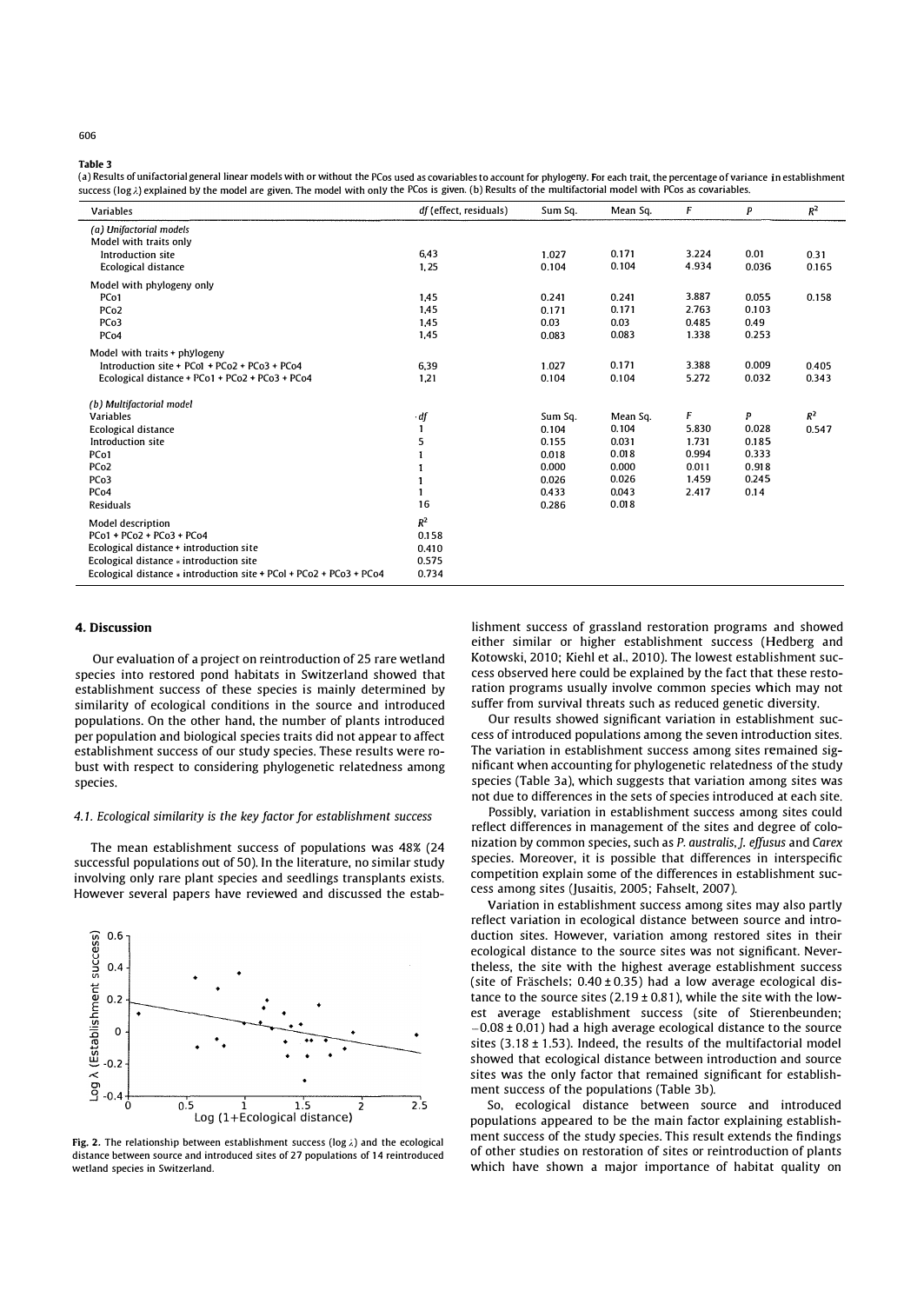establishment success (Jusaitis, 2005; Bottin et al., 2007; Fahselt. 2007; Lawrence and Kaye. 2009) and that the ecological distance was a good predictor for plant establishment (Montalvo and Ellstrand, 2000; Bischoff et al., 2006; Raabova et al., 2007). However, while these previous studies were done for single or very few species. our study is the first one showing that the importance of ecological distance is a general pattern across a large number of species and that ecological distance matters even for reintroduction sites that all had appeared suitable based on expert-opinion at the time of introduction. It is also the first study testing for the impact of ecological, biological (i.e. life-history traits) and demographical factors on establishment success at the same time. Therefore. it allowed us to discriminate among most of the potential factors influencing establishment success.

# 4.2. Initial introduction effort is not related to establishment success

Our results showed that the initial number of individuals introduced at restored sites did not have a significant impact on the establishment success of populations. In other words. this indicates that introduction effort (or propagule pressure) did not appear as a key determinant of establishment success in our study. This result is inconsistent with the general expectation that the more founders you have. the greater will be the chance of establishment success (Falk et al.. 1996; Guerrant. 1996; Montalvo et al.. 1997; Guerrant and Kaye. 2007). One potential reason for the absence of an introduction-effort effect in our study is that the maximum number of introduced individuals was still relatively small (130 individuals). Furthermore. in our study. genetic diversity of founders and consequently effective population sizes were not known. although this could greatly affect establishment success (Leberg. 1993; Newman and Pilson, 1997; Prati et al., unpublished data). Because all individuals introduced at the restored sites came from source populations that were themselves already reduced to small sizes. genetic variability within the source population could have been very low (Ellstrand and Elam. 1993; Lynch et al.. 1995; Young et al.. 1996; Fischer et al.. 2000). Such an explanation is also supported by the non-significant effect of the pre-cultivation at the Botanical Garden prior to introduction that could have been seen as a potential bottleneck effect. Therefore. it is likely that introduction of more individuals did not result in introduction of much more genetic diversity. Consequently. it is likely that all populations. irrespective of their size. may have suffered from demographic stochasticity and genetic problems to a similar extent (Montalvo and Ellstrand, 2001; Krauss et al., 2002; Colas et al., 1997; Kirchner et al.. 2006). Finally. variation in introduction-effort thresholds for population establishment among species could have obscured a potential impact of a general introduction effort in our study.

## 4.3. Intrinsic species traits are not related to establishment success

Although phylogeny had a significant effect on establishment success. our results showed that none of the biological species traits tested had a significant impact on establishment success (Table 3a). Previous studies had considered species traits as potentially important factors influencing the establishment success (Hamrick and Godt. 1989; Hamrick et al.. 1992; Montalvo et al.. 1997) and persistence (Fischer and Stöcklin, 1997). Moreover, studies on invasiveness of alien species also indicate that species traits may be important determinants of establishment success (Pysek and Richardson. 2007; Schlaepfer et al., 2010; van Kleunen et al.. 2010). A potential reason for the lack of significant effects of species traits on establishment success of the wetland species considered in our study could be that species were similar to each other in most traits. and all of them are rare species that might

607

share potential rarity traits. Consequently, there was limited statistical power. For instance. we expected a positive effect of the ability of vegetative reproduction. but only four of the 25 study species are lacking the capacity for vegetative reproduction. Furthermore, the species traits were restricted to relatively simple ones that were available from databases. This means that We did not have data on potentially relevant traits such as environmental tolerance and competitive ability of the species. Therefore. future studies should include species that cover more variation in traits. and these studies should also experimentally assess potentially important traits that are not available in databases.

# 5. Conclusions

It is obvious that wetland species can only successfully establish in wetlands. Our results showed that the creation of pond habitats is not sufficient to warrant successful population establishment of endangered wetland plants. but that the latter requires that the reintroduction and source sites are ecologically very similar. Because reintroduction programs are frequently set-up under tight deadlines. specific biotic and abiotic requirements of the species are usually not well investigated. and the suitability of the reintroduction sites are poorly evaluated (see Fahselt. 2007). Therefore. we strongly recommend supporting future reintroductions only based on good information on ecological requirements of the involved species and of the habitat conditions at potential target sites. Comparative study of ecological factors in sites still occupied by the species and sites were the species went extinct constitutes a powerful approach (Ren et al.. 2010). This is particularly important and challenging in the case of introducing multiple species at the same site. where such environmental information on source and target sites allows and requires identifying suitable multi-species assemblages of source plant material prior to introduction.

Finally. this study also demonstrated that intermediate cultivation in botanical gardens is an important step in ex-situ conservation. Among the 25 species studied. seven have been introduced at restored sites from botanical garden populations while the source populations in the field had gone extinct. Generally. even though we did not find a significant effect of introduction effort in our study. inclusion of sufficient genetic diversity by introducing plant material from different populations can be an important factor for establishment success (Falk and Holsinger. 1991; Hufford and Mazer. 2003). In some cases. ex-situ populations in botanical gardens may become the only available source of genetic diversity for species re-establishment programs. Therefore. founding botanical garden populations of high genetic diversity is a vital measure to enable future reintroduction of endangered species into nature. Ideally. as reintroduction success may be highest with local seed material (Vander Mijnsbrugge et al.. 2010). plants from several source populations should be kept ex-situ in botanical gardens.

Although we included several potential factors that could explain establishment success. there are further factors. such as further species traits. genetic factors or ecological habitat characteristics. whose effects have not been tested empirically yet. Furthermore. few studies have tried to evaluate the impacts of ecological variables on specific life-cycle stages to determine the key-stage for restoration (Maschinski and Duquesnel. 2006). and consequently. it is still largely unknown which specific stages are important in the restoration process. In general. for further progress in restoration ecology. we urgently need more reintroduction trials explicitly set-up as scientific experiment testing for the contributions of several interacting factors to restoration success.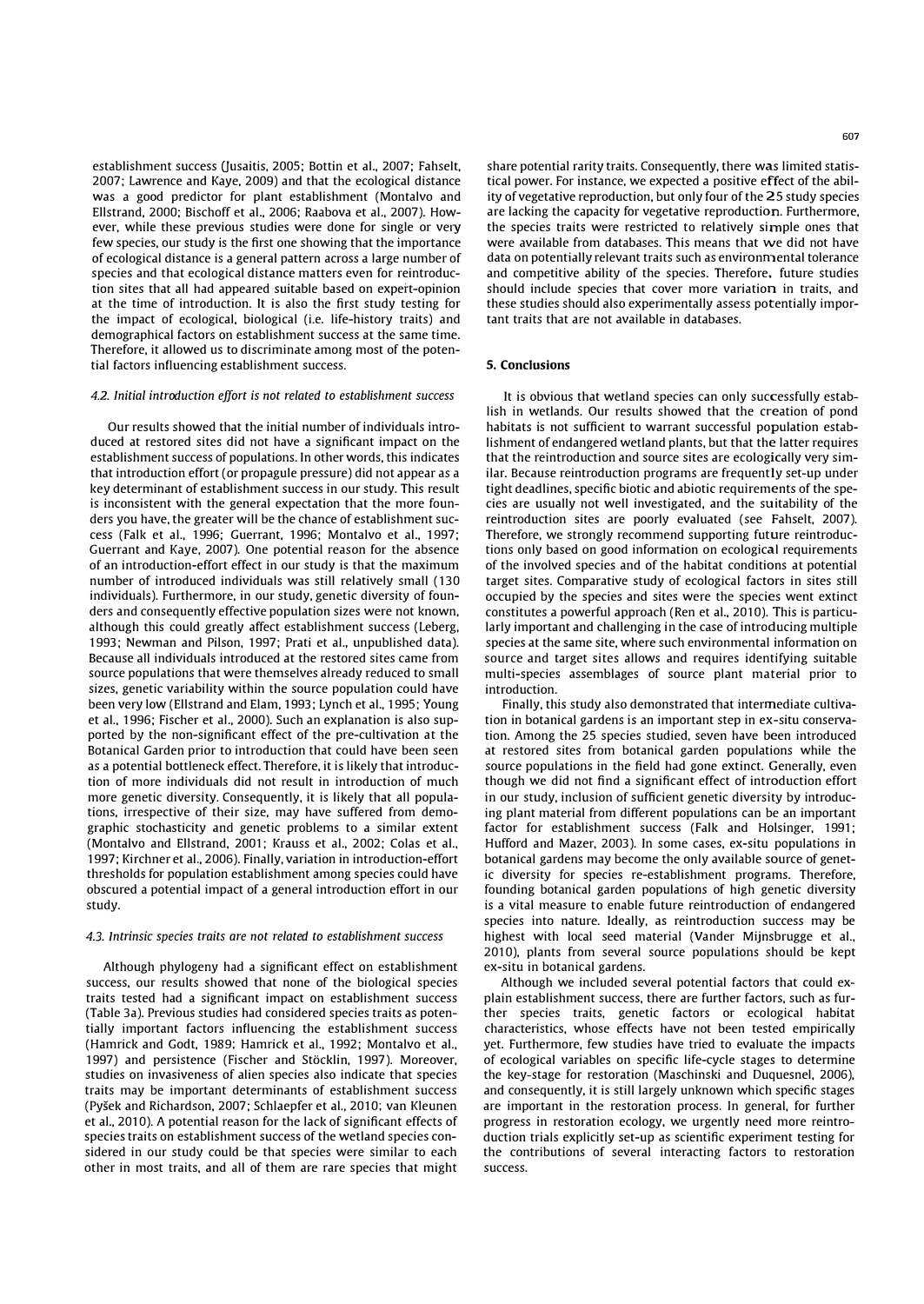Acknowledgements

We thank the staff of the Botanical Garden in Bern for growing some of the plant material prior to introduction. MF and MvK thank the National Centre of Competence in Research - Plant Survival for funding. We would also like to thank Prof. N. Machon and two anonymous reviewers for their valuable comments on this manuscript.

## Appendix A. Supplementary material

Supplementary data associated with this article can be found, in the online version, at doi: 10.1016/*i*.biocon.2010.11.001.

#### References

Armstrong, D.P., Seddon, P.J., 2008. Directions in re-introduction biology. Trends in Ecology and Evolution 23, 20-25

- Bischoff, A., Cremieux, L., Smilauerova, M., Lawson, C.S., Mortimer, S.R., Dolezal, I., Lanta, V., Edwards, A.K., Brook, A.J., Macel, M., 2006. Detecting local adaptation<br>in widespread grassland species – the importance of scale and local plant<br>community. Journal of Ecology 94, 1130–1142.<br>Bottin, L., Le Cadre
- establishment trials in endangered plants: a review and the example of Arenaria grandiflora, a species on the brink of extinction in the Parisian region (France). Ecoscience 14.410-419.
- Bright, P.W., Smithson, T.J., 2001. Biological invasions provide a framework for reintroductions: selecting areas in England for pine marten releases. Biodiversity and Conservation 10. 1247-1265.
- Calvino. CL. Tilney. P.M.. van Wyk. B.-E., Downie. S.R., 2006. A molecular phylogenetic study of southern African Apiaceae. American Journal of Botany 93. 1828-1847.
- Colas, B., Olivieri, I., Riba, M., 1997. Centaurea corymbosa, a cliffdwelling species tottering on the brink of extinction: a demographic and genetic study. Proceedings of the National Academy of Sciences 94. 3471-3476.
- Desdevises, Y.. Legendre. P.. Azouzi, L. Morand. S.. 2003. Quantifying phylogenetically structured environmental variation. Evolution 57. 2647-  $2652$
- Diekmann, M., 2003. Species indicator values as an important tool in applied plant ecology - a review. Basic Applied Ecology 4. 493-506.
- Downie. S.R., Katz-Downie, D.5 .. Watson. M.F., 2000. A phylogeny of the flowering plant family Apiaceae based on chloroplast DNA RPL16 and RPOC1 intron sequences: towards a suprageneric classification of subfamily Apioideae. American Journal of Botany 87. 273-292.
- Ellenberg. H.. 1974. Zeigerwete der Gefasspflanzen M it-teleuropas. Scripta Geobotanica 9. 1-97. Ellstrand. N.C, E1am. D.R.. 1993. Population genetic consequences of small
- population size: implications for plant conservation. Annual Review of
- Ecology and Systematics 24. 217-242. Fahselt, D .. 2007. Is transplanting a effective means of preserving vegetation? Canadian Journal of Botany 87. 1007-1017.
- Falk, D.A., Holsinger, K.E., 1991. Genetics and Conservation of Rare Plants. Oxford University Press. New York.
- Falk, D.A., Millar, C.I., Olwell, M., 1996. Restoring Diversity. Island Press, Washington. DC
- Felsenstein, J., 1985. Phylogenies and the comparative methods. The American Naturalist 125, 1-15.
- Fischer, M., Stöcklin, J., 1997. Local extinctions of plants in remnants of extensively used calcareous grasslands 1950-1985. Conservation Biology 11. 727-737. Fischer. M .. Husi. R.. Prati. D .. Peintinger. M .. van Kleunen. M .. Schmid. B .. 2000.
- RAPD variation among and within small and large populations of the rare clonal plant Ranunculus reptans (Ranunculaceae). American Journal of Botany 87, 1128-1137.
- Galeuchet. D.J., Holderegger, R., 2005. Erhaltung und Wiederansiedlung des Kleinen Rohr-kolbens (Typha minima) - Vegetationsaufnahmen, Monitoring und genetische Herkunftsanalysen. Botanica Helvetica 115. 15-32.
- Guerrant, E.D., 1996. DeSigning populations: demographic. genetic and horticultural dimensions. In: Falk, D.A., Millar, CL. Dlwell, M. (Eds.), Restoring Diversity: Strategies for Reintroduction of Endangered Plants. Island Press. Washington.
- DC. pp. 171-208. Guerrant, E.D .. Kaye. T.N., 2007. Reintroduction of rare and endangered plants: common factors. questions. and approaches. Australian Journal of Botany 55. 362-370.
- Hamrick, J.M., Godt, J.M.W., 1989. Allozyme diversity in plant species. In: Brown, A.H.D., Clegg. M.T., Kahler, A.L., Weir, B.S. (Eds.). Plant Population Genetics, Breeding and Germplasm Resources. Sinauer, Sunderland, pp. 43-63.
- Hamrick.J.L. Godt. M.J.W .. Sherman-Broyles, S.L. 1992. Factors influencing levels of genetic diversity in woody plant species. New Forests 6. 95-124.
- Hedberg, P., Kotowski, W., 2010. New nature by sowing? The current state of species introduction in grassland restoration and the road ahead. Journal of Nature Conservation 18, 304-308.
- Hufford. K.M., Mazer. S.J.. 2003. Plant ecotypes: genetic differentiation in the age of ecological restoration. Trends in Ecology and EVOlution 18. 147- 155.
- IUCN. 2002. Thorny Issues for the World's Plants: How Much Do We Really Know? Report of 06/11/2002.
- Jusaitis. M.. 2005. Translocation trials confirm specific factors affecting the establishment of three endangered plant species. Ecological Management & Restoration 6. 61-67.
- Kiehl, K., Kirmer, A., Donath, T.W., Rasran, L., Hölzel, N., 2010. Species introduction in restoration projects – evaluation of different techniques for the establishment of semi-natural grassland in Central and Northwestern Europe.
- Basic and Applied Ecology 11, 285-299.<br>Kirchner, F., Fréville, H., Olivieri, I., Riba, B., 2006. Apports d'une<br>expérience d'introduction de populations menée 10 ans chez *Centaurea* corymbosa. Congress: Le reveil du dodo 2006. Paris. Klotz. S .. Kiihn. I.. Durka. W .. 2002. Eine Datenbank zu biologisch-okologischen
- Merkmalen del' GefaBpflanzen in Deutschland. Schriftenreihe fUr Vegetationskunde 38. Bundesamt für Naturschutz, Bonn.
- Krauss, S.L., Dixon. B., Dixon, K.W., 2002. Rapid genetic decline in a translocated population of the endangered plant Grevillea scapigera. Conservation Biology 16. 986-994.
- Küster, E.C., Kühn, I., Bruelheide, H., Klotz, S., 2008. Trait interactions help<br>explain plant invasion success in the German flora. Journal of Ecology 96, 860-868.
- Landolt, E., 1977. Ökologische Zeigerwerte zur Schweizer Flora: Veröffentlichungen des Geobotanischen Instituts. Stiftung Rubel 64. 1-208.
- Lawrence, B.A., Kaye, T.N., 2009. Reintroduction of Castilleja levisecta: effects of ecological similarity, source population genetics. and habitat quality.
- Restoration Ecology. doi:1O.1111/j.1526-100X.2009.00549.x. Leakey. R., Lewin, R., 1995. The Sixth Extinction: Patterns of Life and the Future of Humankind. Anchor Books Doubleday. New-York.
- Leberg. P.L., 1993. Strategies for population reintroduction: effects of genetic variability on population growth and size. Conservation B iology 7. 194- 199.
- Leimu, R., Mutikainen, P., Koricheva, J., Fischer, M., 2006. How general are positive relationships between plant population size. fitness and genetic variation? Journal of Ecology 94. 942-952.
- Levin, D.A., 2000. The Origin, Expansion, and Demise of Plant Species. Oxford
- University Press. New York. Lockwood, J.L., Cassey. p .. Blackburn. T., 2005. The role of propagule pressure in explaining species invasions. Trends in Ecology and Evolution 20. 223- 228.
- Lynch, M., Conery, J., Bürger, R., 1995. Mutation accumulation and the extinction of small populations. American Naturalist 146, 489-518.
- Maschinski, J., Duquesnel, J., 2006. Successful re-introductions of the endangered<br>long-lived Sargent's cherry palm, *Pseudophoenix sargentii*, in the Florida Keys. Biological Conservation 134. 122-129.
- Montalvo. A.M.. Ellstrand, N.C. 2000. Transplantation of the subshrub Lotus scoparius: testing the home-site advantage hypothesis. Conservation Biology 14, 1034-1045.
- Montalvo. AM .• Ellstrand. N.C. 2001. Population biology-nonlocal transplantation and outbreeding depression in the subshrub Lotus scoparius (Fabaceae).
- American Journal of Botany 88. 258-269. Montalvo. A.M .. WilIiams, S.L., Rice. K.J., Buchmann. S.L.. Cory, C. Handel. S.N .. Nabhan, G.P., Primack, K., Robichaux, R.H., 1997. Restoration biology: a<br>population biology perspective. Restoration Ecology 5, 277–290.<br>Moser,D.,Gygax,A.,Bäumler,B.,Wyler,N.,Palese,R.,2002.Liste rouge des espèces
- menacées de Suisse: Fougères et plantes à fleur. Office fédéral de<br>l'environnement, des forêts et du paysage, Switzerland (OFEFP, Berne).
- Murray, B., Thrall, P.H., Gill, A.M., Nicotra, A.B., 2002. How plant life-history and ecological traits relate to species rarity and commonness at varying spatial scales. Austral Ecology 27. 291-310.
- Newman, D., Pilson, D., 1997. Increased probability of extinction due to decreased genetic effective population size: experimental populations of Clarkia pulchella.
- Evolution 5 I, 354-362. Pavlik, B.M .• Nickrent. D.L.. Howald. AH .. 1993. The recovery of an endangered plant. I. Creating a new population of Amsinekia grandiflora. Conservation .<br>Biology 7, 510–526.
- Pyšek, P., Richardson, D.M., 2007. Traits associated with invasiveness in alien plants: where do we stand? In: Nentwig. W. (Ed.), Biological Invasions. Ecological Studies. vol. 193. Springer-Verlag. Berlin. pp. 97-126.
- R Development Core Team, 2008. R: A Language and Environment for Statistical Computing. R Foundation for Statistical Computing, Vienna, Austria. ISBN:3-<br>900051-07-0. <http://www.R-project.org>.<br>Raabova, J., Munzbergova, Z., Fischer, M., 2007. Ecological rather than geographic or
- genetic distance affects local adaptation of the rare perennial herb. Aster amellus. Biological Conservation 139,348-357.
- Ren, H., Zhqng. Q.. Wang. Z.. Guo. Q.. Wang. J.. Liu. N.. Liang. K.. 2010. Conservation and Possible Reintroduction of an Endangered Plant Based on an Analysis of Community Ecology: A Case Study of Primulina tabacum Hance in China.
- Schlaepfer, D.R., Glättli, M., Fischer, M., van Kleunen, M., 2010. A multi-species experiment in their native range indicates pre-adaptation of invasive alien plant species. New Phytologist 185. 1087-1099.
- Seddon, P.J., Soorae, P.S., Launay, F., 2005. Taxonomic bias in re-introduction projects. Animal Conservation 8, 51-58.

608